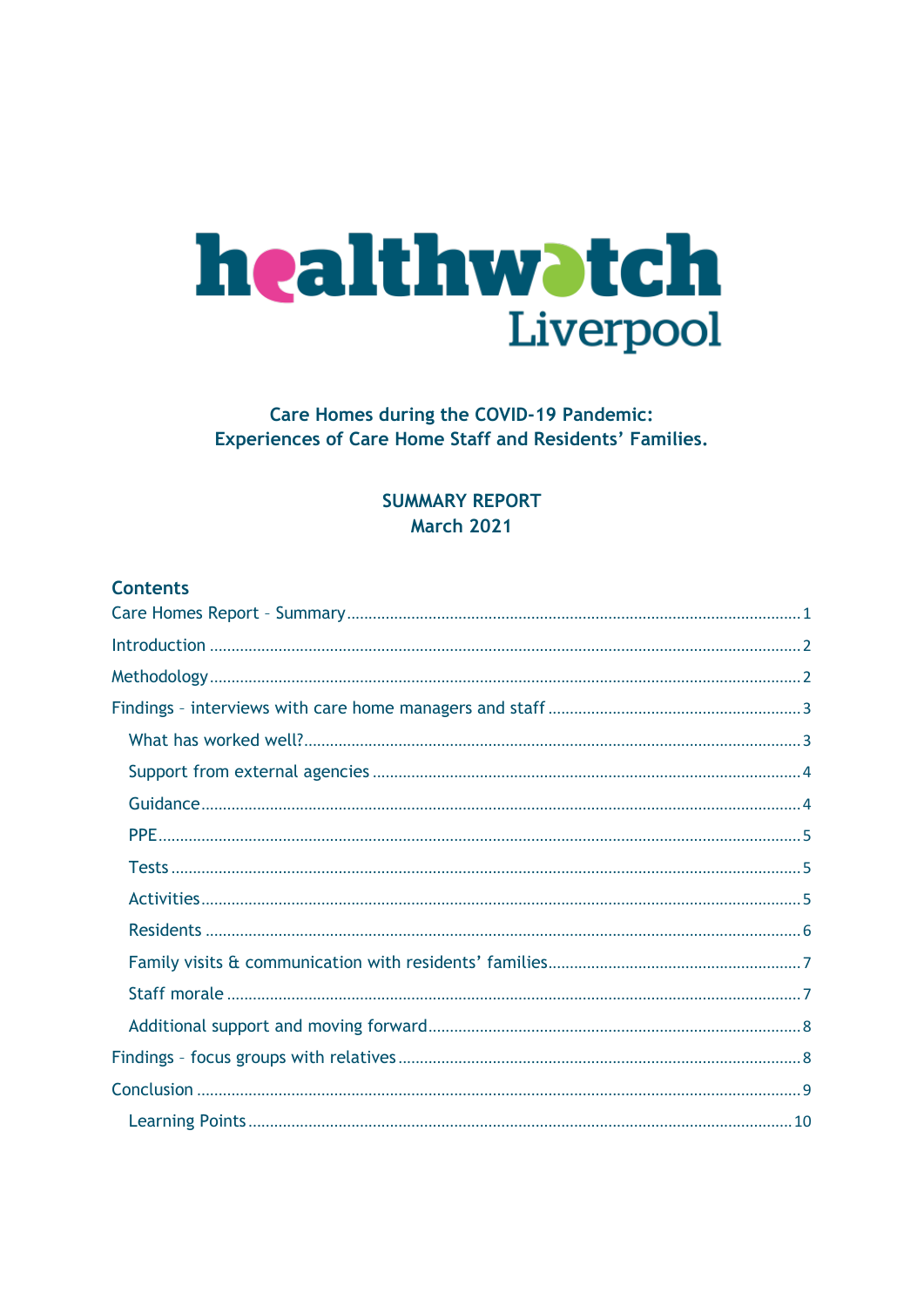

# **Introduction**

In Summer 2020, Healthwatch Liverpool staff met with staff from Liverpool City Council (LCC) to discuss how we could learn more about the impact of COVID-19 on local care homes.

Due to the closure of care homes to visitors during the pandemic, we were unable to visit care homes. We were therefore keen to explore new ways to find out how care homes were operating during the pandemic, and how they were looking after residents' physical and mental health as well as their general wellbeing. LCC were also keen to gather some more in-depth feedback from care homes across the city about their experiences of COVID-19, to help evaluate what had happened during the pandemic and to assist with future pandemic preparations.

We agreed to conduct a series of interviews with staff members from different care homes across Liverpool. LCC provided us with information about six care homes across the city. LCC chose these care homes because they represented a range of different experiences. In addition to interviewing staff, we also decided we would also conduct some outreach with people with relatives or other loved ones living in care homes, to ensure we could include their experiences in our final report.

This summary report shares our key findings from this piece of work. A longer and more detailed report is also available, and can be found on our website.

#### <span id="page-1-0"></span>**Methodology**

We decided to conduct semi-structured interviews and focus groups with care home staff members, and residents' families. We developed a list of questions to ask care home staff and managers, in consultation with LCC. Questions covered PPE, testing for staff and residents, the impact on residents, communication with residents' families, staff morale, guidance, and support from external agencies. A full list of questions we asked is available in our full report.

Interviews and focus groups were conducted over Zoom, a video-conferencing app. Many care homes were busy, and it was therefore difficult to arrange suitable times to speak to people. We were not able to speak to all homes whose details we were provided. Interviews and focus groups were conducted between October and December.

We agreed to keep the information of care homes and staff we spoke to anonymous. The homes whose information we obtained from LCC are as follows:

- **Care Home A.** A small residential home. Staff moved in to the home in the Spring to stop the outbreak from spreading, although they experienced a later outbreak. We spoke to the home manager and some staff from this home.
- **Care Home B**. A mid-size home. This home did not experience an outbreak. We spoke to the home manager and some staff from this home.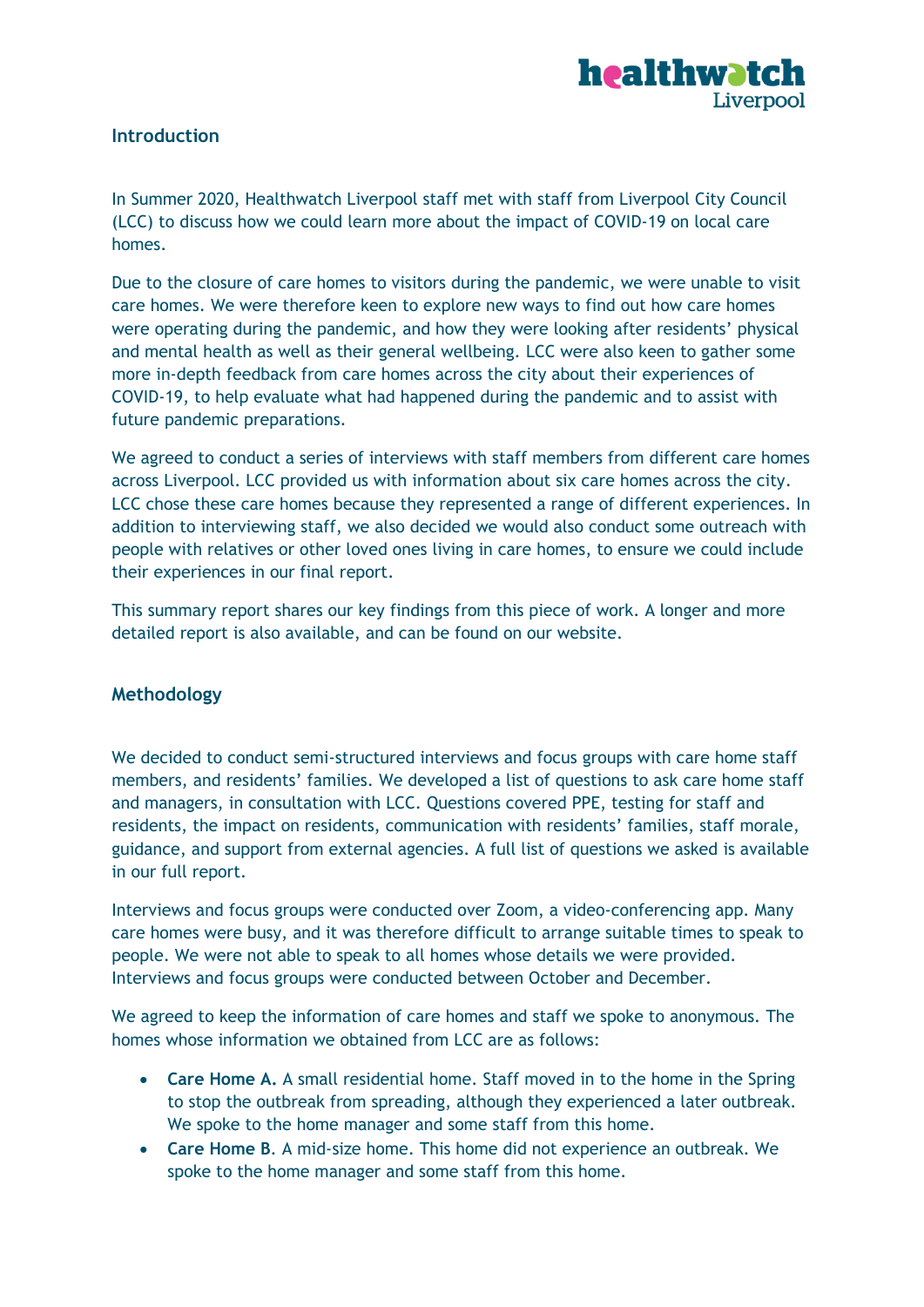

- **Care Home C.** A mid-size home, which experienced a significant outbreak in the Spring. We spoke to the manager of this home.
- **Care Home D.** A large specialist home. This home experienced a later outbreak of COVID-19. We spoke to the manager and staff from this home
- **Care Home E.** A small home. This home experienced an early outbreak. We were unable to speak to staff or management from this home.
- **Care Home F.** A large home, with multiple buildings. We were unable to speak to staff and management from this home.

# <span id="page-2-0"></span>**Findings – interviews with care home managers and staff**

#### <span id="page-2-1"></span>**What has worked well?**

*"People have worked together so well, people have adapted, how everyone has adapted is amazing."* Manager, Care Home A.

- Some staff and managers told us about specific measures they had taken to help reduce the risk of a COVID outbreak in their care home.
- Some interviewees told us that team working in their care home had worked well, and that colleagues had adapted well to working in a pandemic.
- Others said close co-operation and communication with external agencies and professionals (such as Liverpool City Council, or healthcare professionals) had worked well during the pandemic.
- Close relationships with and support from residents' families was also mentioned by some staff members.

# **What has been difficult?**

*"[The most difficult thing] was when COVID came into the building. It's somewhere I've worked for 10 years and it took quite a few of the residents away and I think that was really, really hard. I think everyone was just in a little bit of a shock for a while."* Staff member, Care Home D

- For homes which had experienced COVID-19 outbreaks, this was an obvious difficulty. Specific difficulties staff and managers spoke about in relation to a COVID-19 outbreak included:
	- $\circ$  The pressure of caring for a number of residents who were very unwell with COVID-19;
	- o Pressure from staff sickness and absence;
	- o The impact of COVID-19 related deaths, with all homes we spoke to which had experienced an outbreak suddenly losing multiple residents in quick succession;
	- $\circ$  Some staff members told us that they were required to verify deaths during a COVID-19 outbreak, even when had not been previously trained or expected to verify deaths and were not comfortable performing this task.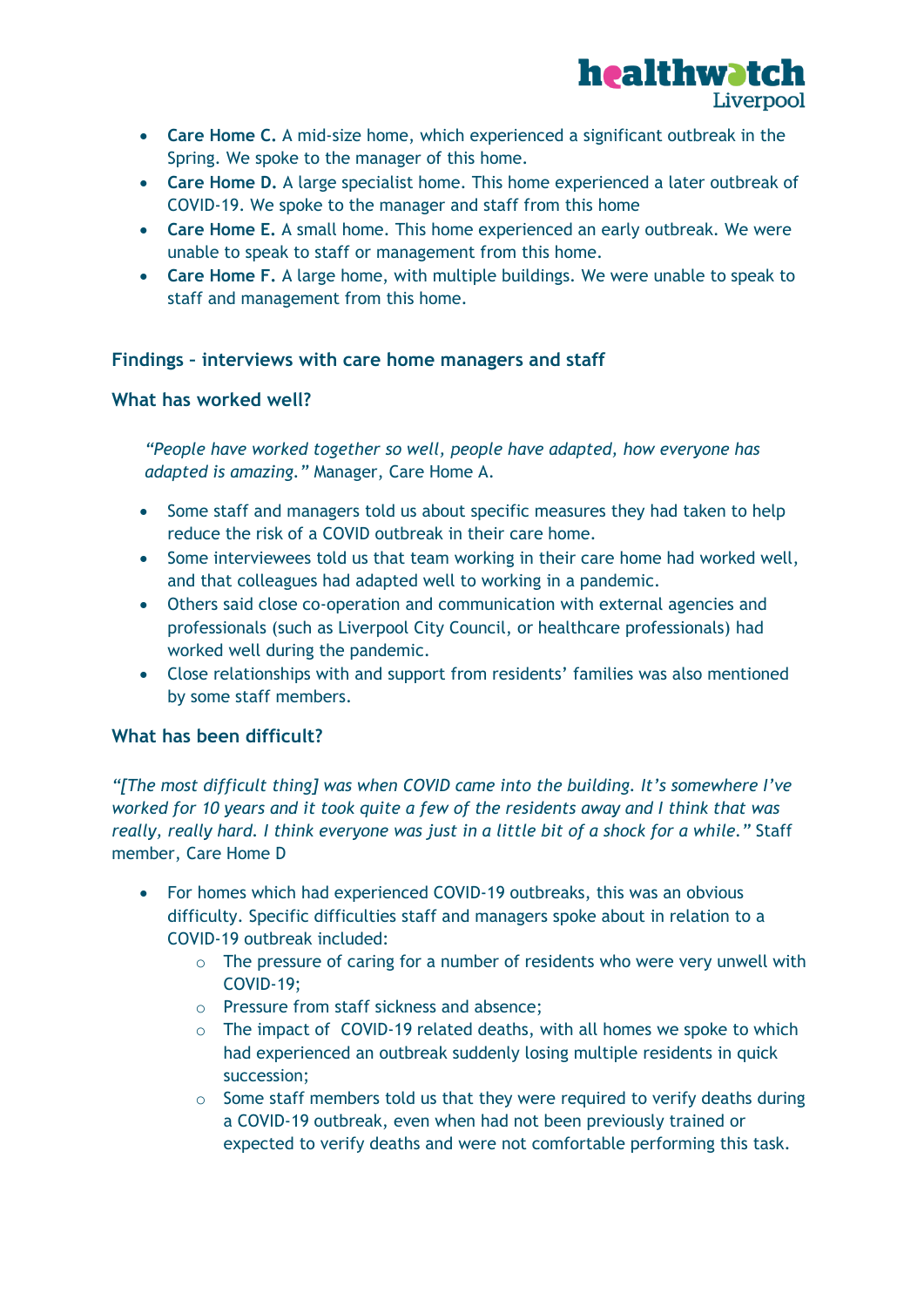

- Some homes reported facing financial pressure, including both a loss of income due to the deaths of residents, and increased costs for PPE, cleaning supplies, and staffing.
- Staff described a lack of certainty or clarity around how to keep residents safe as something that was hard to deal with, particularly in the early weeks and months of the pandemic.
- At the time of the interviews, one home we spoke to had yet to experience an outbreak. The main difficulty they reported facing was around activities and keeping residents occupied, and having to keep family visits restricted.

#### <span id="page-3-0"></span>**Support from external agencies**

*"I do feel like the Council have supported us …. We're getting PPE every week, free. We've had grants as well. I mean, I think because someone's not physically coming in and standing next to you … you miss that contact with people."* Manager, Care Home A.

We asked managers about their experiences of receiving support from external agencies, such as Liverpool City Council, Public Health, the Infection Control team at the Royal Liverpool Hosptial, the CQC, and any other relevant external professionals such as GPs and district nurses.

- Some managers told us about specific interactions with external individuals or agencies that they found useful or helpful. This included informal peer support from other care home managers.
- A number of managers also told us that, in the initial weeks and months of the pandemic, that contact from external agencies had been overwhelming in a way that was unhelpful and time consuming.
- Some managers felt they had not been well supported by external agencies, particularly when they were experiencing a COVID-19 outbreak.
	- o Managers told us about facing pressure to complete bureaucratic tasks, such as routine paperwork or assisting social workers with care plan assessments, at a time that they felt was inappropriate.
	- o Managers who experienced an outbreak early in the pandemic had a harder time accessing sufficient support, but said that support had improved since the early weeks and months of the pandemic.

#### <span id="page-3-1"></span>**Guidance**

*"Things change all the time and in the early days we must have been getting about three, four different briefings every day … that was very difficult and time consuming, when you're reading that, but you actually wanna be out there supporting your staff." – Manager, Care Home D.*

• Perceptions of guidance in the early weeks and months of the pandemic was more negative.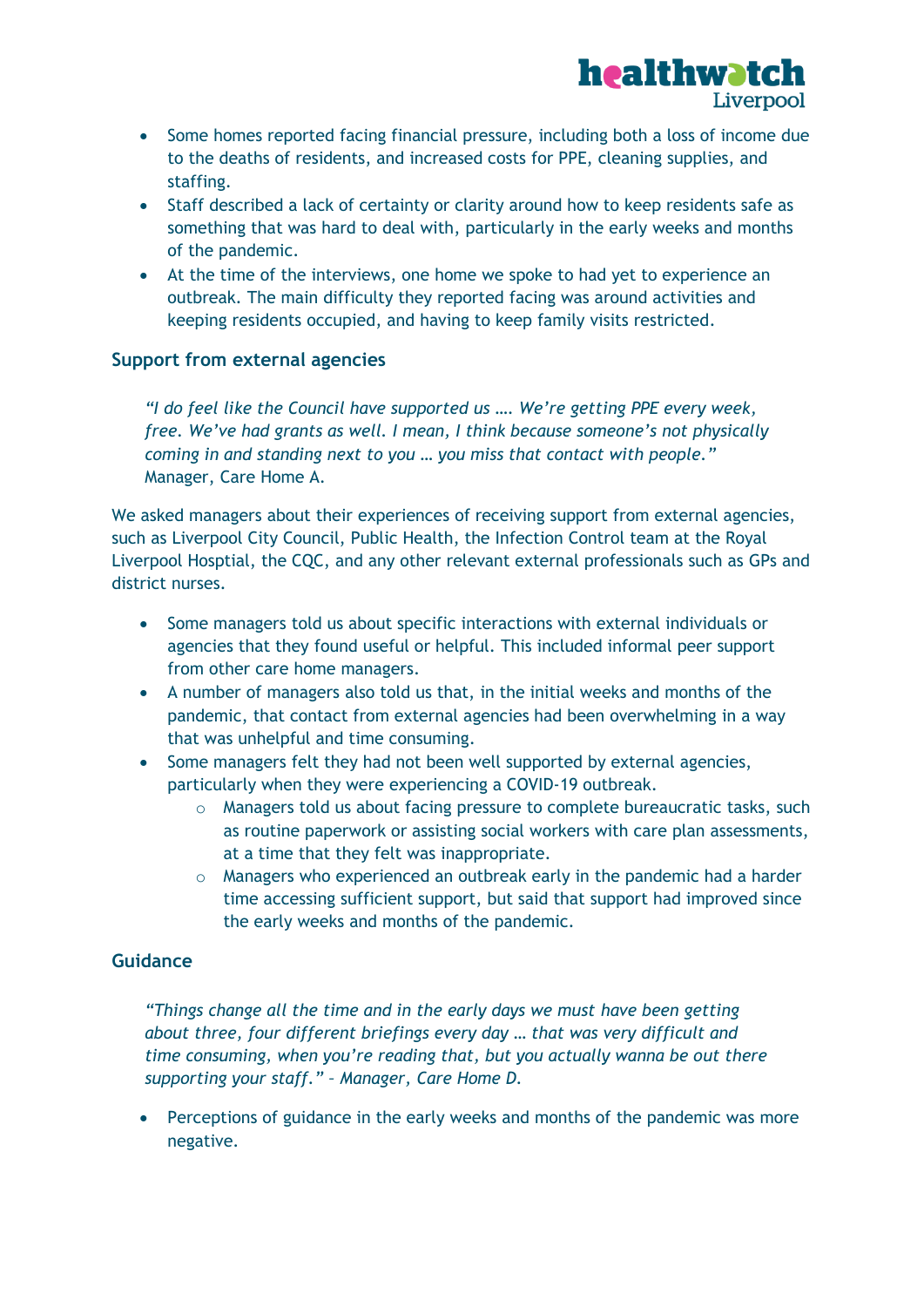

- Frequent changes in guidance were described as overwhelming and confusing, and guidance was often seen as being contradictory.
- For managers, keeping up to date with these changes in guidance was time consuming and an additional source of stress. Care home managers reported that they have found it beneficial when guidance and information meetings have been consolidated.
- Some managers told us that sometimes had to adapt guidance to ensure efforts to reduce risk were compatible with the needs of residents, particularly those who have dementia.

### <span id="page-4-0"></span>**PPE**

*"Our supplier obviously was rationing [PPE] because everyone, all the care homes were panic buying … but the Council topped it up."* Manager, Care Home C.

- The majority of homes we spoke to did not experience significant issues with obtaining PPE.
- All homes we spoke to told us they had a stockpile of PPE at the start of the pandemic.
- All homes told us that when they were running low on PPE or were not, they were able to obtain sufficient PPE from the Council at a fairly short notice.
- Larger homes seemed to have more difficulty initially obtaining sufficient PPE, due to the greater quantity of PPE they would require to protect staff and residents.
- Even where serious PPE shortages did not occur, staff still reported feeling concerned about possible future shortages.

# <span id="page-4-1"></span>**Tests**

*"At first we didn't have the testing, the regular testing, so this makes such a massive difference getting testing every week."* Staff member, Care Home D.

- Managers told us it had initially been difficult to organise tests for staff with COVID-19 symptoms, but the introduction of regular testing for staff had been beneficial.
- Managers told us that initial concerns or issues with the testing system for staff, such as slow results and excessive admin to log tests and results had been resolved.
- Some staff members reported that the introduction of more frequent testing of care home staff had helped to boost their morale.
- Some staff members said that they were also reassured by testing for new or returning residents moving to a care home after a hospital stay. However, some interviewees told us that this process did not always work smoothly in practice.

# <span id="page-4-2"></span>**Activities**

*"We've increased the activities … we're just thinking out the box, doing silly things, doing dress-up days, doing meal days, we've purchased an interactive*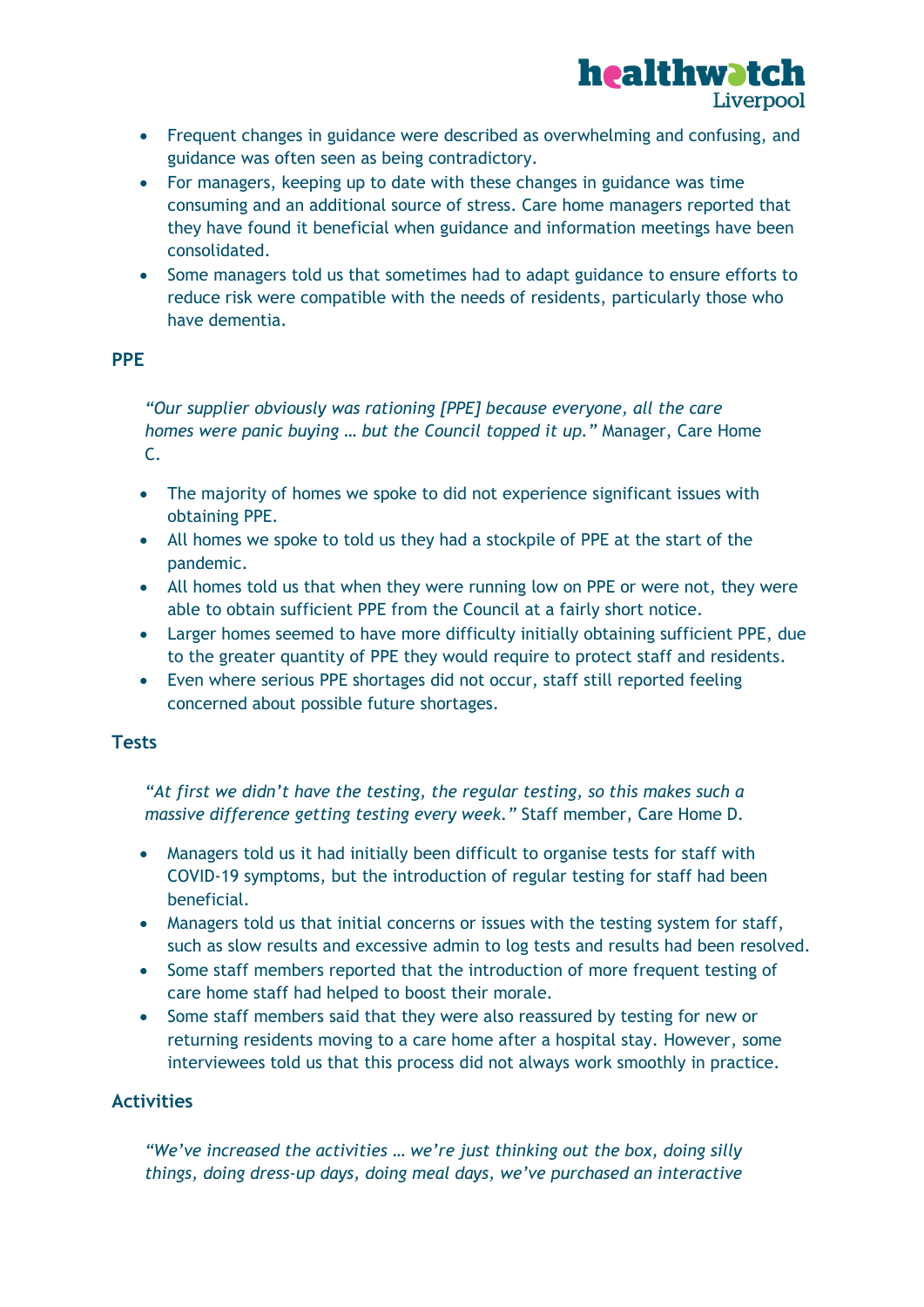

*tablet which we have movies on and games on … that's the hardest thing, trying to keep them busy."* Manager, Care Home B.

- All homes told us they had to change the activities they provided to residents, as both trips out and activities led by guests had to be cancelled.
- Many homes told us they activities they currently were able to provide for residents included themed parties or events; film nights; playing music; and quizzes, tombolas, or games such as bingo.
- Staff and managers told us that because visits were restricted, they felt pressured to hold more activities for residents to ensure they were stimulated and occupied throughout the day. Staff often had to use their own initiative to ensure that residents were entertained and occupied.
- Some staff found organising more frequent activities for residents stressful, as they did not receive additional money or equipment to help with this.

#### <span id="page-5-0"></span>**Residents**

*"I can't wait for the residents' families to be able to come in. I have seen it impact on residents where I didn't think it would ... but you can see it impacting on them."* Manager, Care Home B.

- Many interviewees told us that restrictions on family visits had negatively impacted on residents' mental health, particularly for residents who had previously had frequent contact and visits from their family members. Some residents, particularly those with dementia, were not always able to understand why family visits had stopped.
- Staff told us that residents' mental health was also negatively affected by the deaths of other residents in their care home.
- Staff told us about how restrictions on all visits reduced residents' access to things like professional hairdressing, and other experiences and activities which had a positive impact on their quality of life.
- Some staff told us that the need to wear more PPE, including face masks, had a negative impact on some residents with disabilities, particularly residents with hearing impairment who were unable to lip-read as a result of staff wearing masks.
- Care homes which had experienced COVID-19 outbreaks spoke about the particular difficulties of managing an outbreak.
	- o Residents with dementia were sometimes not able to understand requirements to self-isolate.
	- o Staff reported that residents with dementia were not always able to communicate if they were experiencing certain COVID-19 symptoms, such as loss of smell or taste.
- Homes that were welcoming new residents told us they had measures in place to reduce the risk to other residents, such as asking new residents to self-isolate when they first moved into the care home.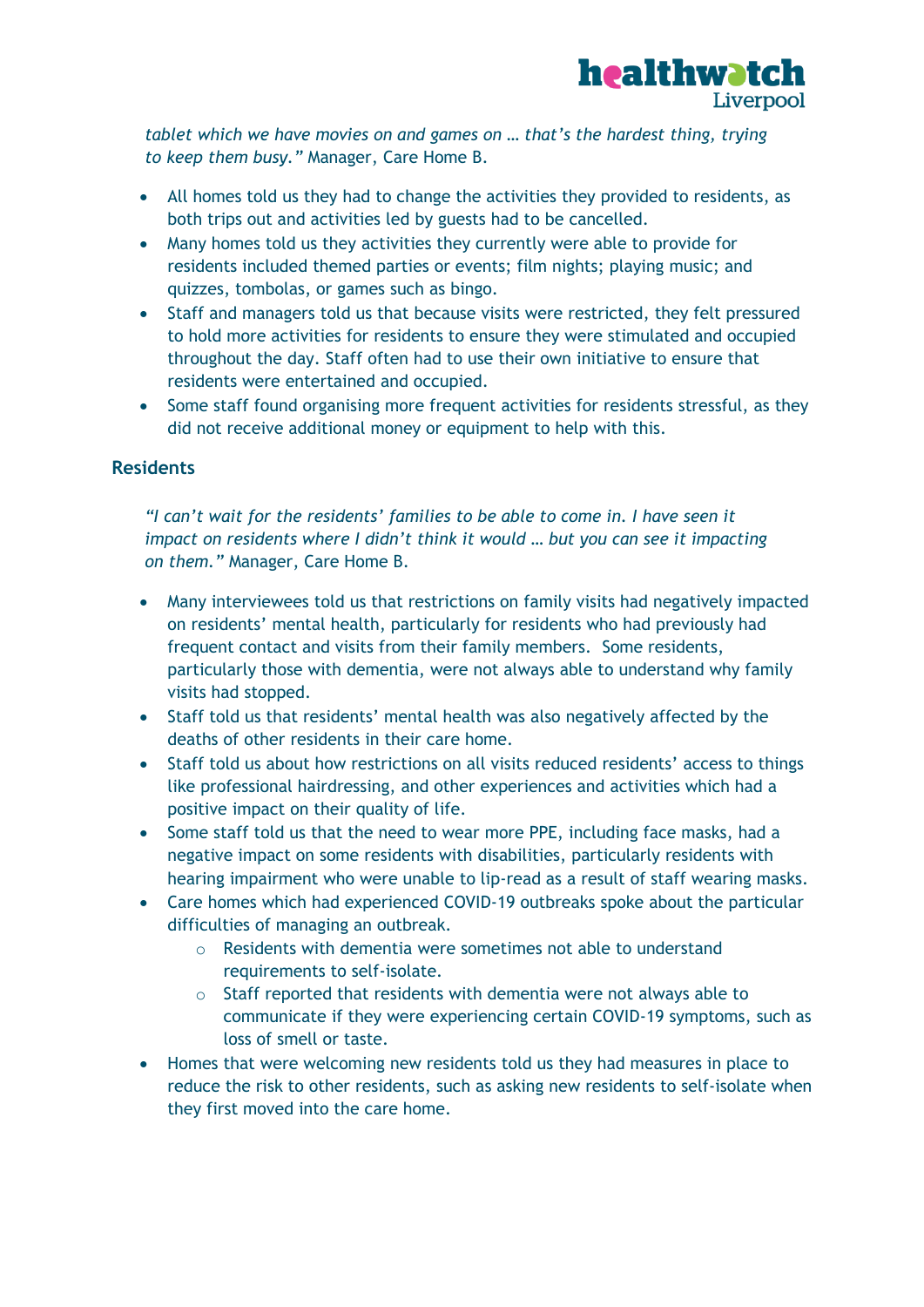

# <span id="page-6-0"></span>**Family visits & communication with residents' families**

*"It has been very hard for the families … I think sometimes [families] feel like we're going over the top, what are you doing this for, and we have to explain that we've got to follow the guidelines we've been given."* – Staff member, Care Home D.

- All the care homes we spoke to had put restrictions on in-person family visits during the pandemic and had adopted new ways of enabling visits, including virtual visits (via FaceTime, Zoom, Skype or other video-calling software) and, where possible and when the weather allowed, socially distanced outdoor visits.
- Most homes we spoke to were making arrangements to have indoor visiting pods fitted.
- Homes which experienced an early COVID-19 outbreak told us they had been slower to start virtual contact with families, although they recognised that this was not ideal.
- Some homes told us that poor internet connectivity or poor phone signal across their building(s) made virtual visiting difficult.
- Staff told us that virtual visits, particularly video calls, were not always accessible for residents with dementia.
- Staff members frequently used their own phones to help facilitate virtual visits, or gave out their own personal phone numbers to family members.
- Managers of some homes told us they had applied to receive additional technology, such as tablets, to help facilitate virtual visits, but had not received any equipment at the time of interview.
- Staff and managers spoke about how they also missed residents' family members presence in the home.
- Some staff told us they felt that differences between COVID-19 restrictions for the general public and tighter restrictions still in places in care homes could exacerbate family members' frustrations around visiting restrictions.
- Both staff and managers told us that there were challenging aspects to in-person visits, with outdoor visits often needing to be supervised to ensure that social distancing was adhered to and that family members wore the required PPE.

# <span id="page-6-1"></span>**Staff morale**

*"I had days where I thought, phew, will this end? … You have those times where you think I'm going go into the toilet and cry now, but then a bell goes and you think, I haven't got time … and you just move on."* Staff member, Care Home A.

- Interviewees told us that their jobs were more stressful under the pandemic, and that staff had less opportunity to rest or take breaks.
- Some, but not all, care homes reported that some of their staff had been signed off work due to stress, depression, or anxiety.
- Deaths of residents, including deaths not related to COVID-19, had a significant impact on staff morale.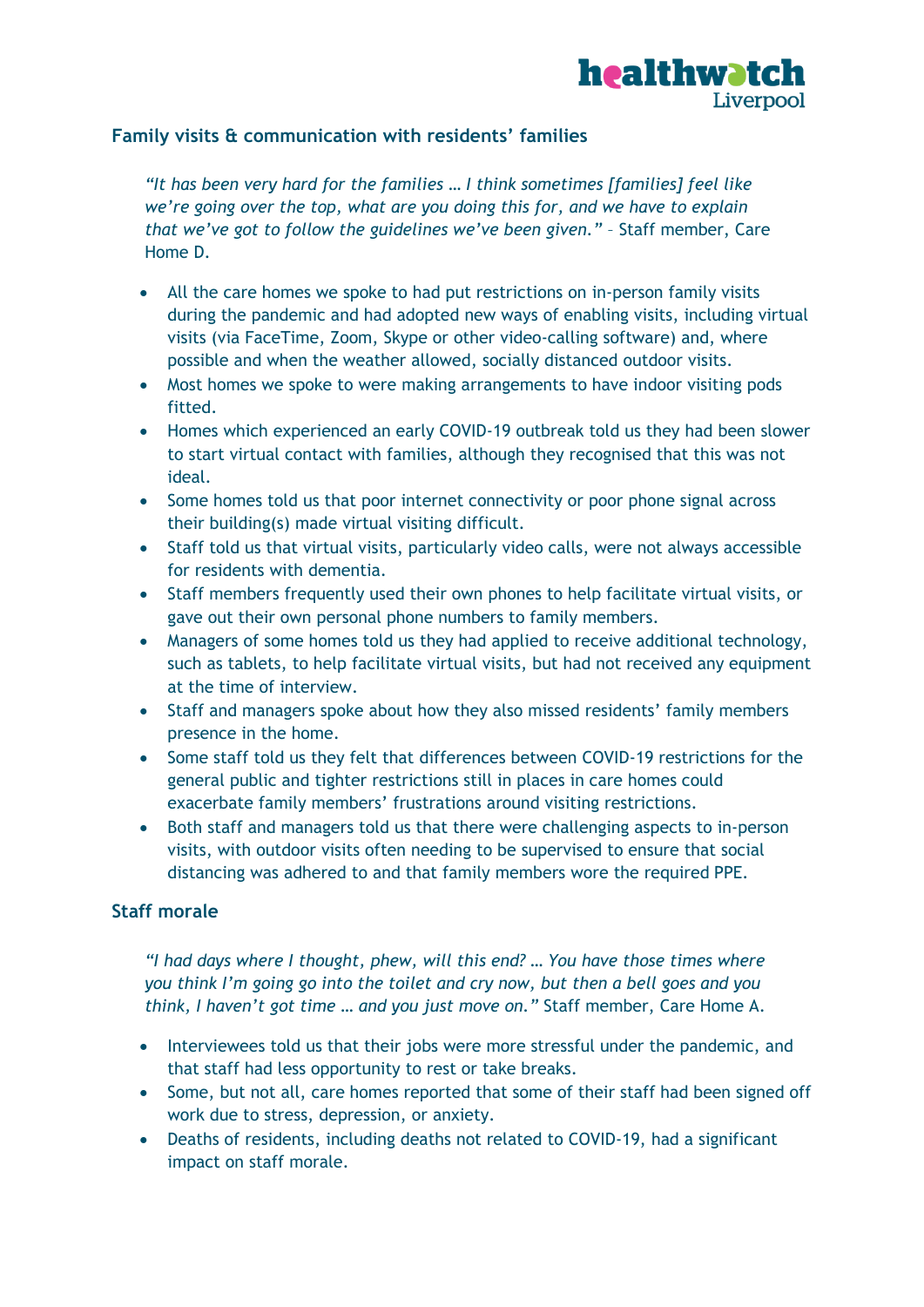

- Some staff told us that working during a COVID-19 outbreak was stressful and upsetting, but said they often had to push these feelings to one side to continue doing their jobs and providing care to residents.
- Similarly, some staff told us they felt a general need to leave their personal life 'at the door', so as to maintain a cheerful environment for residents.
- Some staff and managers told us that morale among staff had decreased when national COVID-19 rates began to increase leading up to the second national lockdown. Some people we spoke to linked this to wider blame of care home workers for spreading COVID-19 within care homes, or lack of recognition for the work that care workers do in comparison to NHS workers.
- Staff told us that managers of their homes tried to boost morale and support staff with small gifts and gestures, such as ordering in meals, or buying cakes and treats.
- Staff told us that managers also kept them informed of places they could receive mental health support if they were struggling.
- Some managers told us they had been offered support for staff by external agencies, but that, at the time of interview, there had been no follow-through on this.
- A number of staff told us they felt very supported by both their managers and by their colleagues. These staff members generally described their experiences of the COVID-19 pandemic, including COVID-19 outbreaks in their care home less negatively.

# <span id="page-7-0"></span>**Additional support and moving forward**

- A number of staff and managers we spoke to told us there was no additional help and support they thought they needed.
- Some interviewees told us that, moving forward, they would like guidance to be more consistent and to change less frequently.
- Some staff said they hoped the introduction of a COVID-19 vaccine would enable visits to resume.
- Others told us that they would like to see more support offered and followed through when outbreaks occurred, along with less blame for care home staff when outbreaks happened.

# <span id="page-7-1"></span>**Findings – focus groups with relatives**

In October 2020, we ran an online focus group for members of the public with a relative or other loved one who had been living in a care home during the pandemic.

 Participants told us their ability to communicate with their loved ones had been very restricted during the pandemic. Everyone we spoke to said that their loved ones' care home had stopped in-person visits from occurring early on in the pandemic. Not everyone we spoke to had been offered the opportunity to have a phone or video call with their loved one.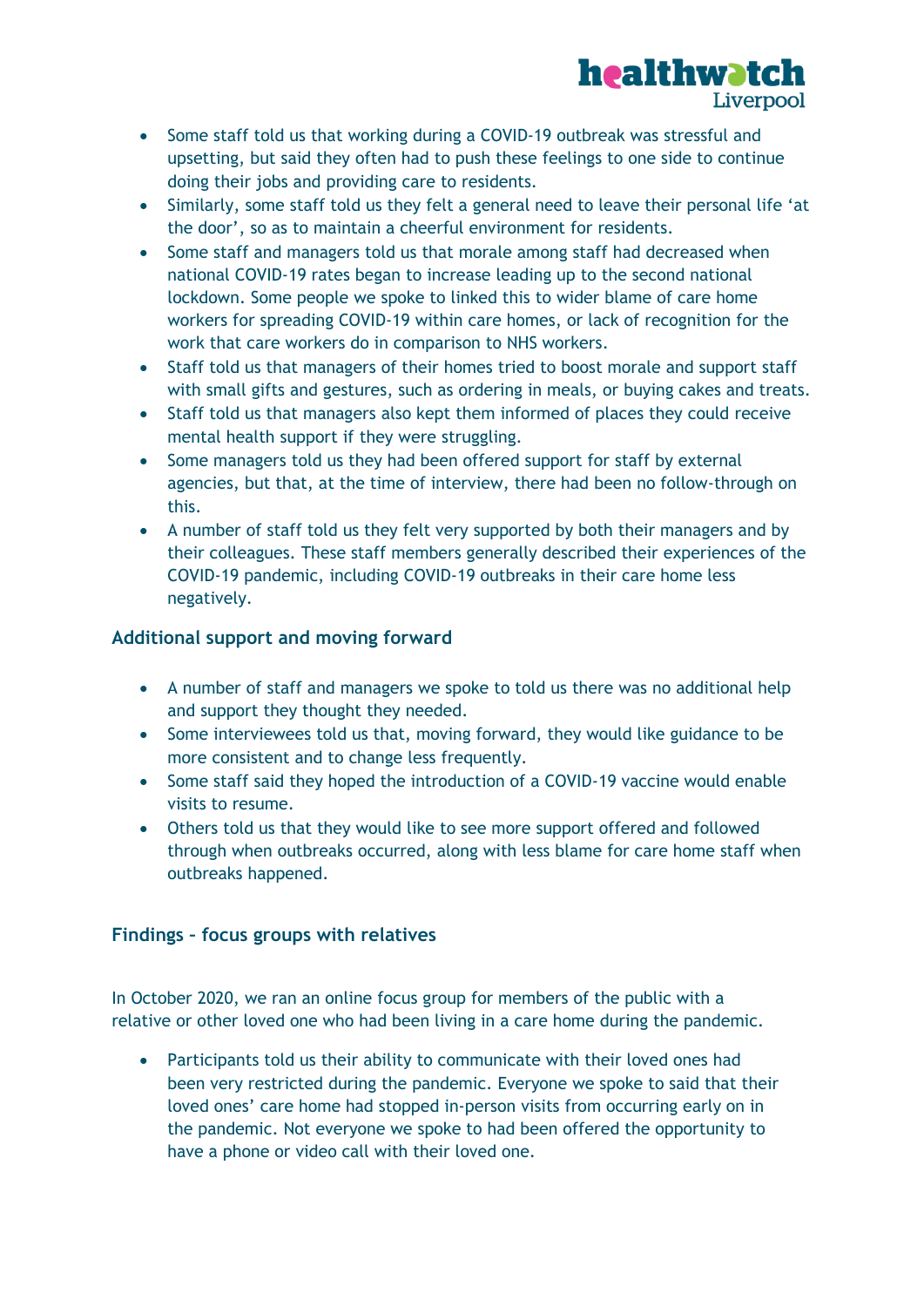

- Experiences with window or garden visits were mixed. Visiting arrangements were not always suitable for participants or their loved ones, and disparities between how different care homes operated during the pandemic was reported as a cause of confusion by participants.
- Everyone we spoke to told us that lack of visits with their loved one had a negative impact, both on themselves and on their loved ones. They told us that they felt the health, mental health, and overall wellbeing of their loved ones had deteriorated over the course of the pandemic. People were particularly concerned about loved ones with dementia.
- Participants told us about the informal care they provided to their relatives during visits prior to the pandemic, and how they worried for their loved ones' wellbeing now they were unable to provide this care.
- People told us that communication from care homes was generally poor. Most people we spoke to said that they had to phone up their loved one's care home to find out basic information about how their loved one was doing.
- A number of people told us that they were reluctant to get in touch with their loved one's care home, as they did not want to 'clog up' busy phone lines or distract staff from their work caring for residents.
- People generally felt that problems with communication went beyond individual staff members in homes, and that poor communication practices had also existed before the pandemic.

We also asked participants what changes they wanted to see, and how they felt their situations could be improved.

- People told us that they wanted communication from care homes to be improved, including more personal updates about how their loved one was doing.
- People who were currently unable to speak to their loved one via video calling said they would appreciate options for video calling being put in place.
- People also told us that they wanted to have in-person indoor visits with relatives, with regular testing of visiting family members and use of PPE by visitors.
- People said they would like for the informal care they provided to loved ones in care homes to be recognised, and to have 'essential visitor' status to allow them to continue to provide this care.

# <span id="page-8-0"></span>**Conclusion**

It is clear that the impact of the pandemic on local care homes has been significant and wide-ranging. This report summarises findings from a small group of care home staff and residents' family members, and looks at experiences occurring during the first and second waves of the pandemic. While it may not be representative of the experience of every care home staff member, resident, or family member, it nonetheless provides an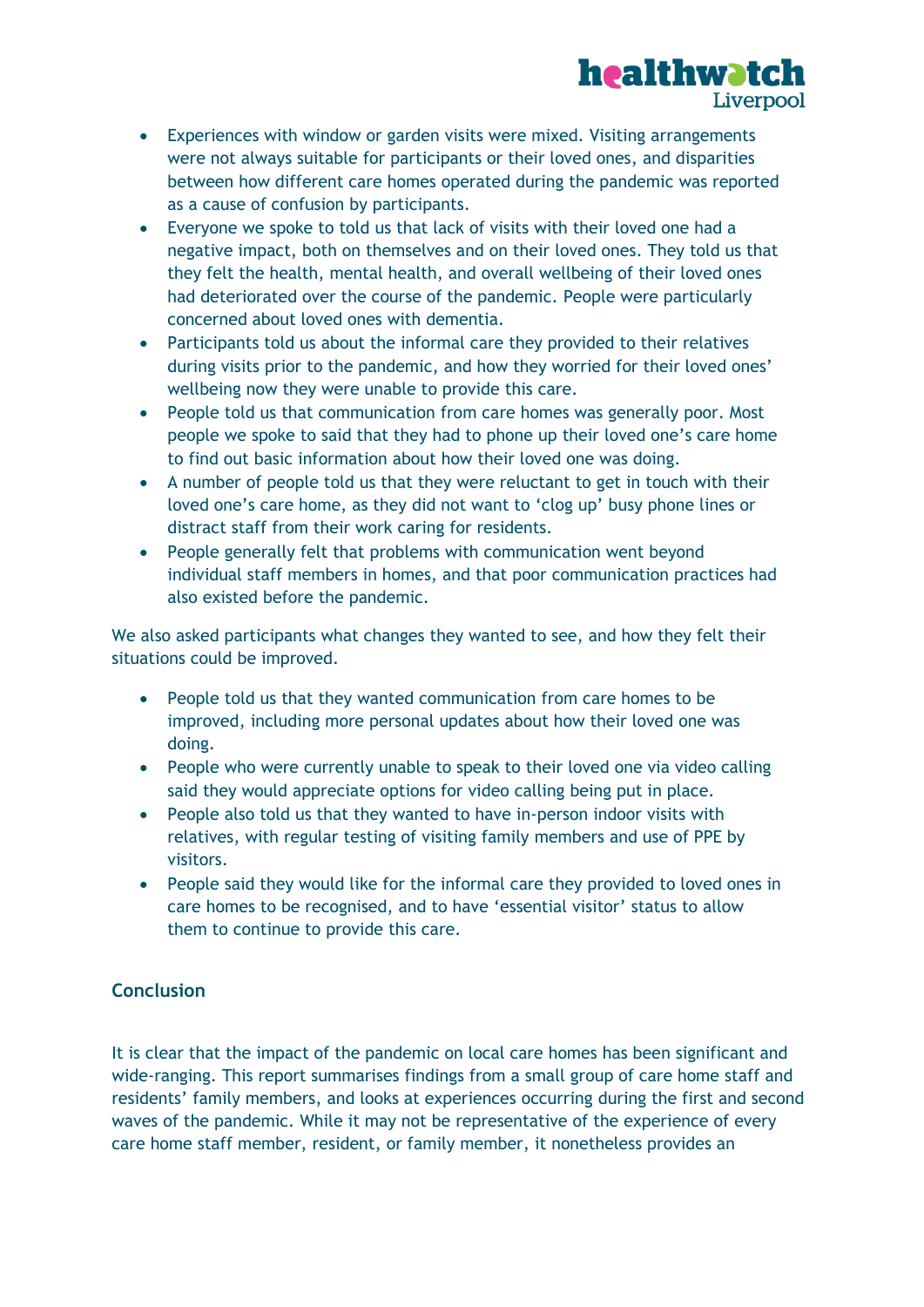

important snapshot of experiences across care homes in Liverpool between March and December 2020.

# <span id="page-9-0"></span>**Learning Points**

Even where personal perceptions of the pandemic differed among interviewees, we have also still been able to draw out experiences that were common among interviewees and general areas where practice could be improved. Some areas for improvement may be nationally, as well as locally, relevant.

- Funding and finances.
	- $\circ$  It is urgent that a solution to the ongoing crisis of funding for adult social care, including care homes, is enacted, which can provide sustainable funding for social care on a long-term basis.
	- o Care homes should receive practical support, including funding for staffing and equipment to help them maintain activities for resident. An emphasis on ensuring high-quality activities provision should also continue postpandemic.
	- $\circ$  Telephone and internet connectivity for care homes must be prioritised, so that residents are able to communicate with families over phone and video calls. As well as digital and telephone infrastructure, a focus on connectivity should also cover the equipment necessary to facilitate 'virtual visits', such as tablets and mobile or landline telephones.
- **•** Guidance
	- $\circ$  Local and national bodies should work together more closely to ensure that guidance for emergency situations is coherent, joined-up, and easy to understand.
	- $\circ$  Future emergency preparedness planning must emphasise the need for joint working between key local agencies during emergencies, including LCC, local Public Health, Liverpool CCG (LCCG) and other local healthcare partners, and any other key agencies.
	- o LCC should clarify the processes for supporting care homes experiencing staffing difficulties and shortages as a result of COVID-19 (and, where applicable, other infectious illnesses) to ensure staffing can be kept at safe levels.
	- o Relevant local and national authorities should support care homes to safely maintain services and activities that support the quality of life of residents (such as hairdressing services, activities, or support from external faith leaders) where home are not experiencing current outbreaks, or subject to national lockdown regulations.
	- o Relevant local and national authorities should ensure that guidance around the discharge of hospital patients into care homes is clear and effectively reduce the risk of transmission of COVID-19 into care homes.
- Verification of deaths.
	- o National guidelines on death verification issued by the Department for Health and Social Care in May 2020 state that care home staff should not be